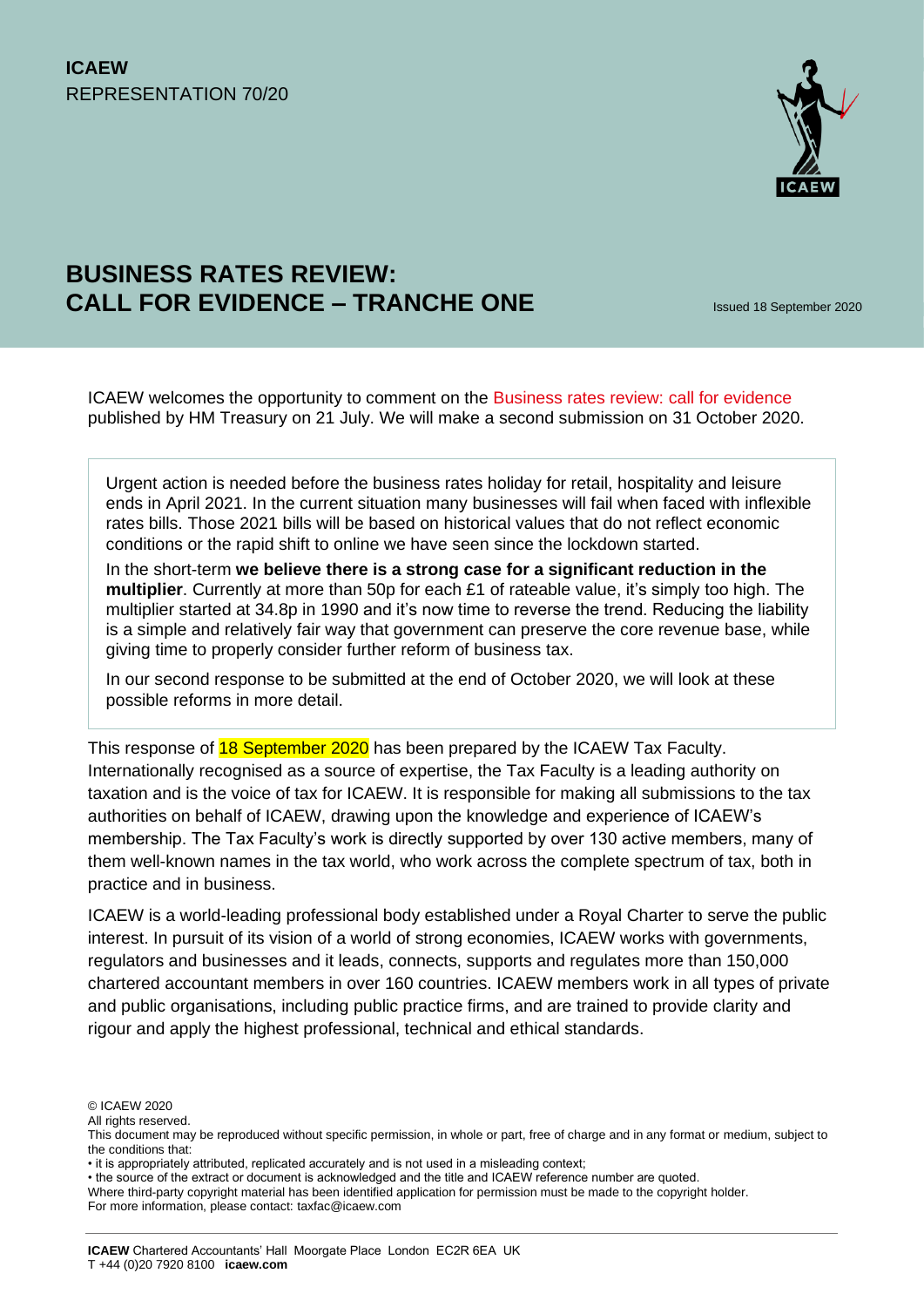# **KEY POINTS**

- 1. This is our first submission to the call for evidence. In our second submission we will consider longer-term reforms to business rates. In this submission we look specifically at short-term measures that could be taken to alleviate the problems that will arise in April 2021 when business rates are reintroduced for retail, leisure and hospitality businesses.
- 2. Fundamentally, we believe that the multiplier now is simply too high. At over 50p in every £1 of rateable value, the tax liability has reached unsustainable levels. Under current conditions we believe that **a significant reset of the multiplier to a lower level is unavoidable**. It is reasonable to expect this to help secure the tax base, albeit at a lower level, while a longerterm review of local government finance and business tax can be carried out. . It will also be important to ensure that, in any reset of the multiplier, reliefs for smaller businesses are not impacted adversely.

# **ANSWERS TO SPECIFIC QUESTIONS**

#### **Section 3.1 Reliefs**

#### *Question 1 How well do current reliefs and exemptions deliver their intended outcomes and satisfy the principles of good tax design? What changes would you suggest to the system?*

- 3. The government has responded to the current crisis with a significant and immediate extension to a recently introduced relief for retail, hospitality and leisure businesses. This was the right thing to do in the crisis. These businesses will continue to need support. But we appreciate that government will be seeking ways to reduce the level of support it offers and will wish to ensure that support is fairly distributed. To achieve this, we do not believe reliefs are the right vehicle. It is now time to simply consider a reduction in the multiplier.
- 4. Each of the current reliefs has been introduced for good policy reasons. Government may wish to sustain support to these businesses in some form, regardless of the outcome of the current review. It is understandable that government policy may wish to support communities through rates reductions, for example for rural communities or the high street.
- 5. Entrepreneurial small businesses are the lifeblood of the economy. Government has a key role to play in encouraging business formation and providing the conditions for businesses to grow and prosper. Reliefs for small businesses are therefore important and government should keep their effectiveness and targeting under review. We note that in some high rent locations such as central London, even the smallest businesses might not qualify for small business rate relief.
- 6. Nevertheless, while reliefs and exemptions have some success in delivering their assumed policy objectives, overall, they do not represent good tax design.
- 7. Typically, business investment could be expected where the incremental cash-flows generated exceed the cost of investment – by lowering costs, reliefs help tip the balance and could encourage investment where it may not otherwise be viable. The pertinent question here, however, is what viability means. In some cases, there could be good, productive business opportunities, but their potential variability mean investors cannot take on the significant fixed cost of business rates. Equally, reliefs might sometimes also support marginal activities that do not have the capacity to pay property taxes – there will often be good policy reasons for doing so, but it is for government to decide whether this is desirable.
- 8. Ultimately, business rates set at a lower level may need to have less reliance on reliefs.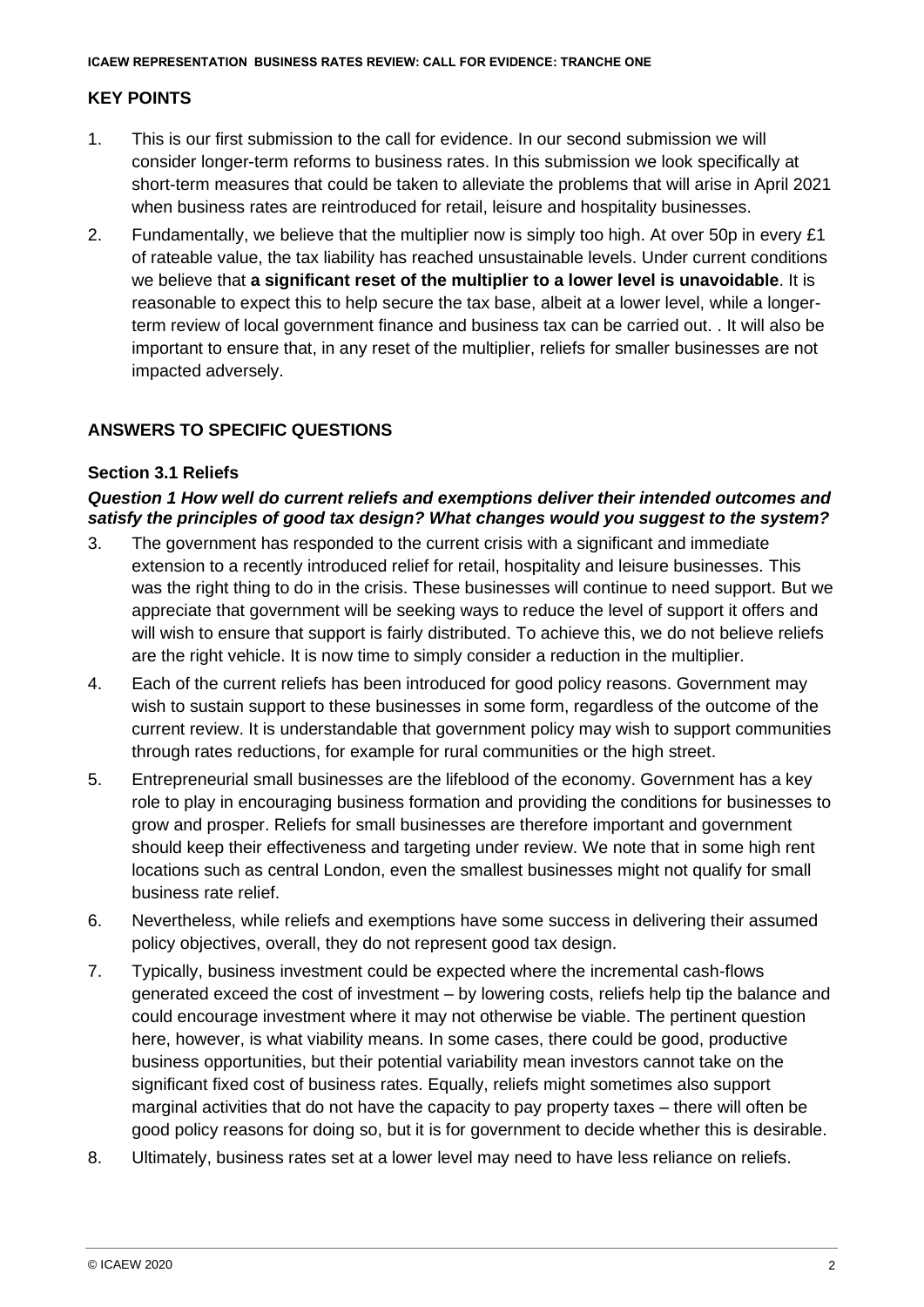#### *Question 2 How can reliefs be targeted more effectively? How can reliefs and their administration be simplified?*

- 9. Reliefs are a symptom of a system that is not effective in creating the right incentives to encourage productive business activity. This would be alleviated if rates were lower. Longerterm, reform should be targeted at making the system more flexible, to enable it to better reflect economic conditions and support enterprise. Unless changes are made now, it is likely that further and deeper reliefs will be necessary – as we have seen in the current crisis.
- 10. Properties are exempt from rates if incapable of occupation. This may provide an incentive to delay repair and refurbishment or even for the property to be made unoccupiable. Further evidence would be needed about whether this causes a problem in practice.

#### *Question 3 What evidence is there on the capitalisation of business rates and business rates reliefs into rents over time? What does any evidence mean for the design of rates reliefs and business rates more broadly?*

- 11. We do not have any evidence on this point but intuitively, changes to business rates are likely to bear a reasonably close correlation to rental values. Government should consider commissioning quantitative research in order to have a better understanding of this correlation. However, as noted above, the issue is that the economic system should encourage productive business activity; at present business rates act as a potential brake on activity because of their inflexibility. This should be tackled by reforming rates to be more responsive and transparent.
- 12. When a business decision is made about operating from a premises it will be on the basis of the marginal 'contribution' or cash-flows that can be earned. Those cash-flows are after taking account of the costs of operating from that premises, a significant portion of which is rent and rates. So, if a business has to pay more (or less) in either rent or rates it will affect the viability of operating from that location. There is no perfect correlation, but overall market rents will reflect the local economy and the return that businesses can make by operating there.
- 13. In theory rates are based on the same factors, but in practice they will be slower to adjust. While rents are also fixed for a period of time, in practice there will sometimes be scope for them to be adjusted to reflect economic conditions – either directly through renegotiation or in some cases the lease may even provide for rents to be linked directly to trading conditions. That means that when conditions change, rents might be expected to adjust more quickly. Of course, this is not a perfect mechanism and sometimes businesses will fail or withdraw from a location because they cannot afford the rent and rates.

#### *Question 4 What role should local authorities have in determining business rates reliefs and exemptions? Should reliefs and exemptions be set by central government or set locally?*

- 14. Local authorities should be able to able to act to promote productive activity, regeneration and development in their areas. Local communities profit from this in many ways and encouraging productive business activities should also be expected to boost funding for local public services. To some extent, this is what happens now. But the design of the business rates system can act as an impediment.
- 15. The setting of a high multiplier but with many reliefs such as the small business rates relief and lower multiplier, is likely to lead to distort decision making and incentives. There are clear incentives for local authorities in planning to favour large business developments as these are more likely to maximise the business rates charged. This is, therefore, in direct conflict with the Government's wish to encourage the growth and establishment of small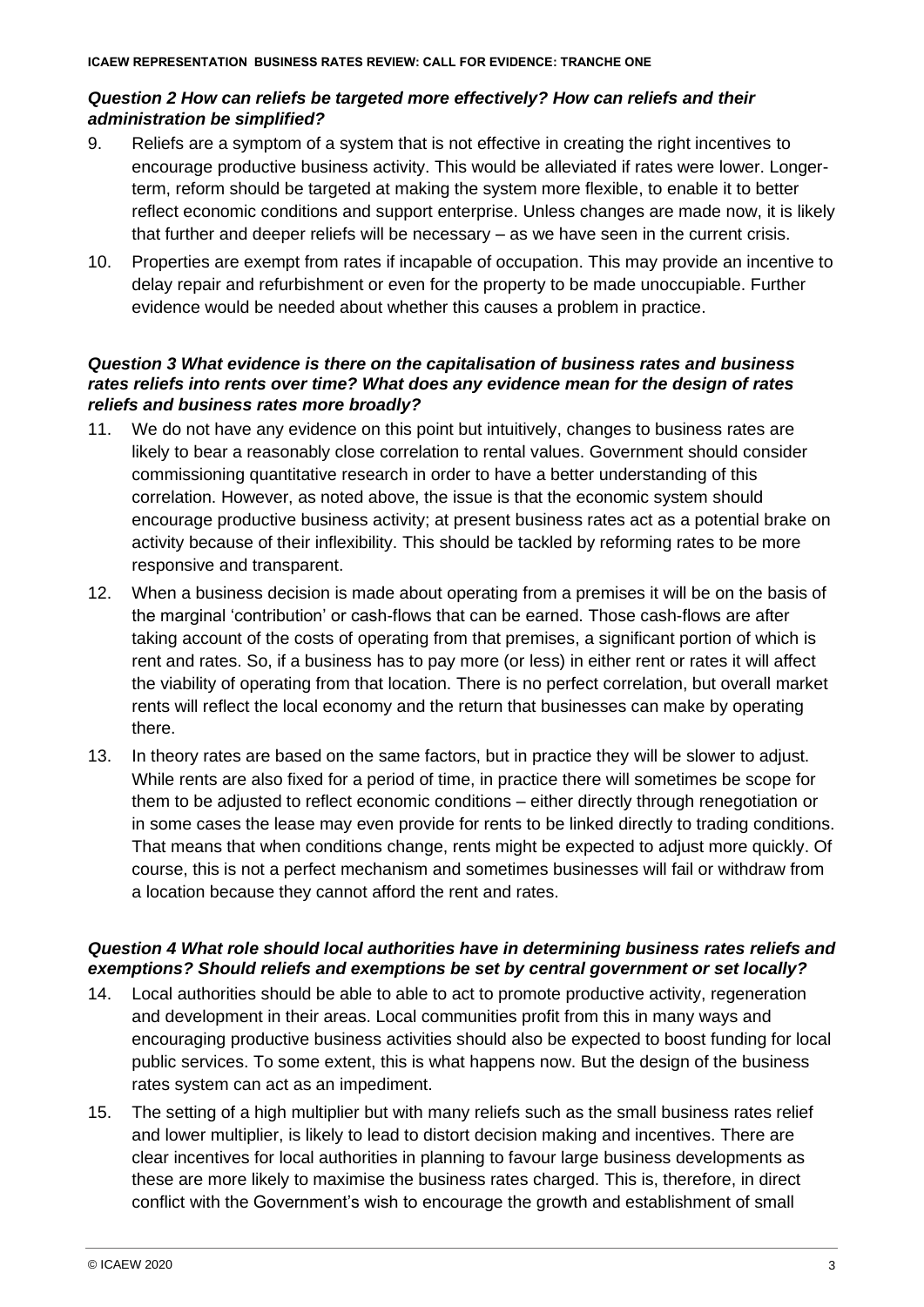businesses. We need a planning and rates system that do not result in distortions in decision making and/or favour different sizes of businesses.

- 16. Local Authorities are constrained somewhat by the funding arrangements from central Government. Since the reform to Local Authorities' funding arrangements in 2013 with the introduction of rates retention, Local Authorities are now partially responsible for losses in the rates system, which increases their risk because where rates appeals are resolved (and which are sometimes backdated many years), this can have a significant impact on cashflow. As a result, we understand that Local Authorities consider they are restricted in the amount of local financial assistance they can give. They are also restricted by State Aid limits and can only use locally targeted reliefs up to the State Aid de minimis limits.
- 17. Local authorities should be able to know how much they will benefit from business, regeneration and development decisions – there should be a clear and meaningful incentive. We understand this is not always the case at present – the system of tariffs and top-ups means that the benefit to local authorities may be difficult to quantify and often less than expected. The national system of reliefs does not flex to reflect local conditions and will be a significant issue for local authorities with a large concentration of exempt activities in their area, often for reasons of historical or geographical coincidence. All of these factors increase uncertainty and hamper good decision making.
- 18. A complex and potentially opaque local system of exemptions and reliefs, while welcome by those businesses that benefit from them, is unlikely to be helpful overall. Businesses may end up with even less visibility or ability to forecast rates bills, which will be magnified by those operating nationally. They already face the prospect of further divergence within the UK nations. Any local flexibility needs to be coupled with transparency.

#### *Question 5 Are you aware of ratepayers misusing tax reliefs or other means to avoid paying their full business rates liability? What could be done to tackle this?*

19. As noted above, business rates are a major burden on businesses and it is inevitable that businesses will seek to identify legitimate ways to reduce the burden. No doubt there are also some misuses of the system, but we have no evidence on how widespread it might be. That said, and as noted in the call for evidence, business rates are inherently hard to avoid. Therefore, we would not expect this to be a major problem. The issue is that lack of transparency, flexibility and responsiveness within the system means that businesses lack visibility into their rates liabilities and find it difficult to correct them when they are wrong.

# **Section 3.2 The business rates multiplier**

#### *Question 6 What are your views on how the business rates multiplier is set annually and at revaluations?*

20. International comparisons show that business property taxes in the UK are high. Given the many concerns raised about the level of business rates on businesses in the UK, this would suggest that the multiplier is now set at too high a level. We note, for example, that in 1990 it was set at 34.8p but the current small business multiplier is now 49.9p, see Chart 1.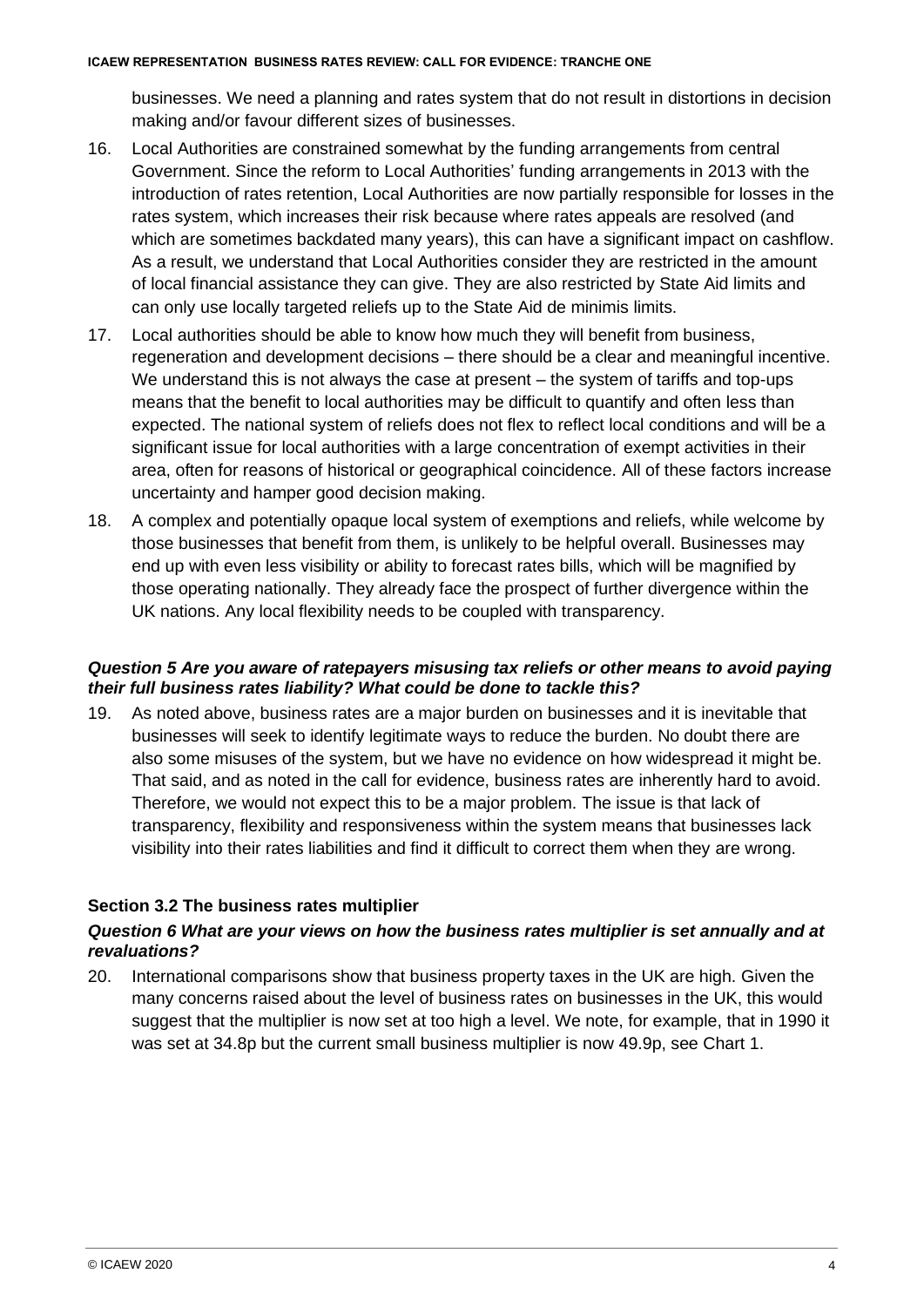

- 21. We appreciate that a feature of the multiplier is that it allows government and local authorities to have a stable level of income, rising each year by inflation. This is understandably attractive, but other taxes do not work like that – normally tax revenues track the economy and business activities. Business rates already track the economy both in terms of the number of hereditaments and rateable values, which have both risen consistently over time. But the inflation link for the multiplier has resulted in a long-term trend of a proportionally bigger and bigger tax, as Chart 1 illustrates. We do not believe it is productive for business to bear the cost of producing a stable, consistent and steadily rising revenue stream for government. Property tax revenues will naturally be relatively stable anyway and have high collection rates.
- 22. More longer-term, it should be noted that the annual multiplier is another symptom of a suboptimal system. It is necessary because valuations cannot be done annually, so a fixed multiplier is used to enable local authorities to capture growth between valuations (albeit at an overall inflated level, as illustrated above). Although we appreciate the difficulties highlighted in the call for evidence on the time needed by the VOA to prepare the revaluations, we believe that modern technology and system capabilities should help to design a more transparent system that tracks rents closer to real time.

### *Question 7 How could the multiplier be set in future to ensure the sustainability of public finances and support growth and productivity? What would the impact of any proposed changes be on the level of the multiplier and revenue from business rates over time?*

23. We do not believe that a multiplier at current levels will prove sustainable in April 2021. To protect the core tax base, we suggest it is now time to reset the multiplier to a lower level. Given the issues with business rates and the rapid shift to online, it may be necessary to accept a permanent reduction in the multiplier. That will alleviate pressures. As government seeks to recover revenues, we believe that a fundamental review of local government finance and business taxes to support that will then be necessary.